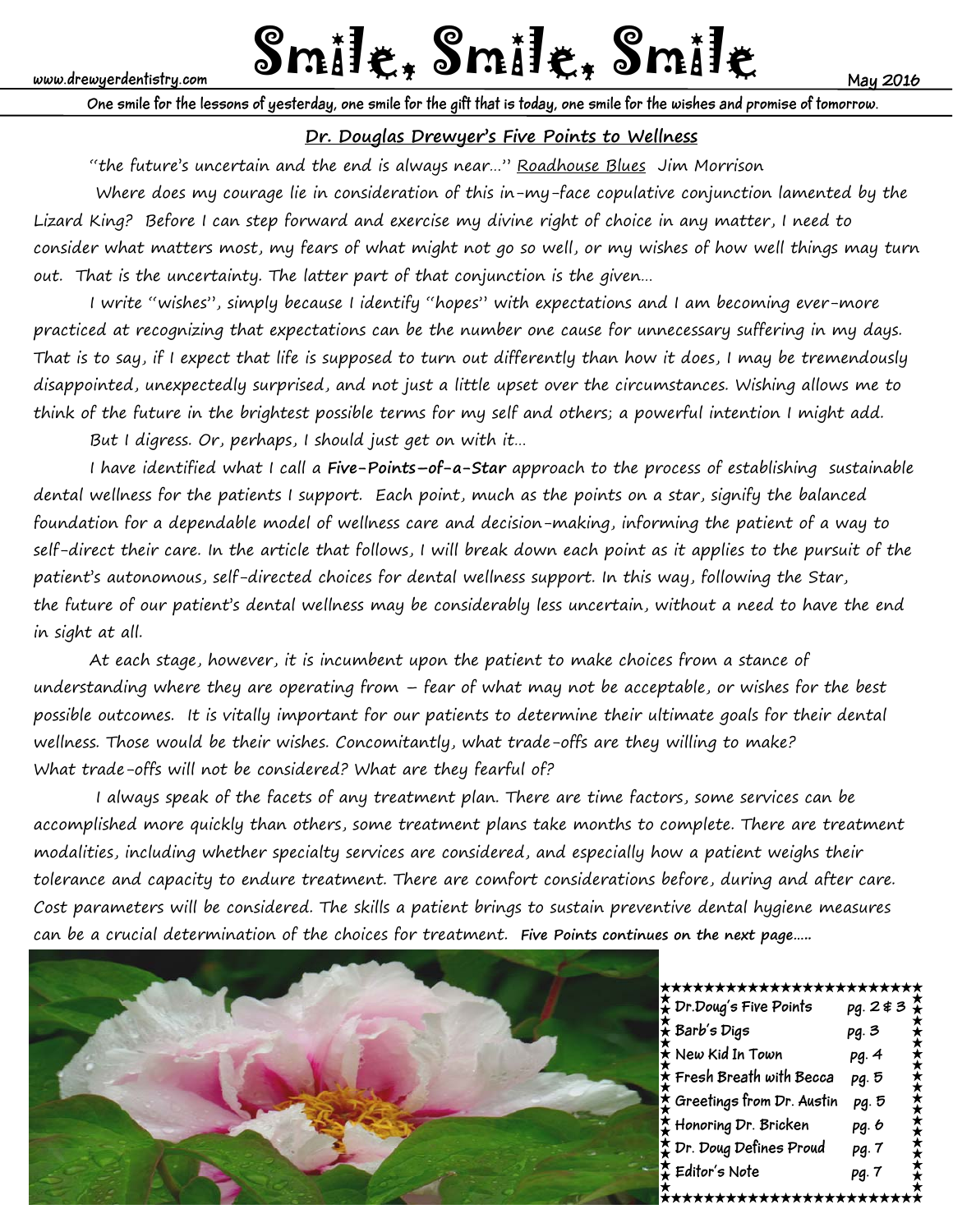#### **Dr. Drewyer's Five Points to Wellness Continues…..**

Tolerance of the future "uncertainties" can be hugely important to some. Then and only when these factors are weighed, there are the considerations of potential prognoses: how predictably comfortable-in-function, esthetic and sustainable will the status of one's dental wellness be following a given plan for treatment?

 It all starts with the establishment of an **Awareness** of the patient's current dental wellness status. I need to know how comfortable, how functional, how esthetic is their perception of their current profile? This pre-contemplative stage is significant for the simple fact that many folks have no idea whatsoever that there is an issue with their wellness to begin with. I often reflect that this is the 'damnable' aspect of Periodontitis, it does not often hurt, therefore a huge percentage of our population is walking about experiencing gum and bone disease without truly experiencing it. They haven't an Awareness of what to be on the lookout for. Moreover, a patient must summon a significant courage to pursue a dental wellness path when weighing the self-Awareness of their fears and wishes about their dental wellness in equal hands. There is nothing easy and often a clear-cut wisest choice is not readily apparent. Acknowledging what matters more, the fears or the wishes, must ultimately guide the courage to muster the strength to wisely choose one's own way. The next point-of-the-star can be **Education.** At this time, drawing out the knowledge a patient has about their dental wellness profile and how it relates to their overall wellness, and vice versa is a significant next step. There is emphatically no way to separate general wellness away from any of our specific systems, organs or tissues, of course. Yet, reminding a patient about these correspondences goes a long way towards emphasizing the crucial necessities inherent in attaining a sustainably preventive dental wellness profile in reflection of a total wellness profile. This can be transformational, as often I have experienced occasions of those AHA moments, the times when things clicked and the patient contemplates new perceptions of the connections determining the difference between wellness and, well, not so much (wellness).

 Much as a delicious recipe calls for just the right amounts of this and that, so the formula of proper parts **Awareness** and proper parts **Education** makes for the potential catalyst of the next point-of-the-star, **Motivation.** This is the bread rising, so to speak. When a patient has reasons to act, behavior is induced rather than coerced. Coercion, Douglas speaking, is the root evil and impetus for the downfall of patient/provider partnerships. If a patient is making choices to please a provider, or a provider uses coercion to direct a patient towards a process that may be more self-serving than mutually inherently beneficial, the chance for suffering is ripe. Only when the appropriate mix of ingredients has had the chance to coalesce will the patient be motivated to plan for action informed by the value they place on their fears and wishes. Those fears and wishes can only be identified by establishing an increased Awareness of "what is?" and, an Education of "what about that?" Which brings us to the plans for treatment; in the throes of change, this is the "work" piece. I refer to this as the **Restoration** point of the star. A properly prioritized outline that serves as the guide for restoring our patient's dental wellness to a comfortably functional, sustainable, beautiful status is determined. The restoration is carried out in timely-enough fashion to assure the best chances of intervention from emergency needs. The pace is also dictated by our patient's comfortable tolerance of the extent of care, the best timing for involving the support of any referring specialists, and the economics that allow for fiscal accountability within the budgetary allowances the patient determines. Successful **Restoration,** realized when fit, form, comfort and beauty have been established and confirmed, may seem to be the zenith, the top of the mountain in patient care. This is not, however, the case.

 **page 2**  Which brings me to the 5<sup>th</sup> star point, *Prevention*; the development of a continuum of care, an ongoing practice of at-home hygiene partnered with appropriate intervals of professional support becomes the toppermost of the uppermost of our patient's dental wellness profile. **Five Points concludes on the next page…...**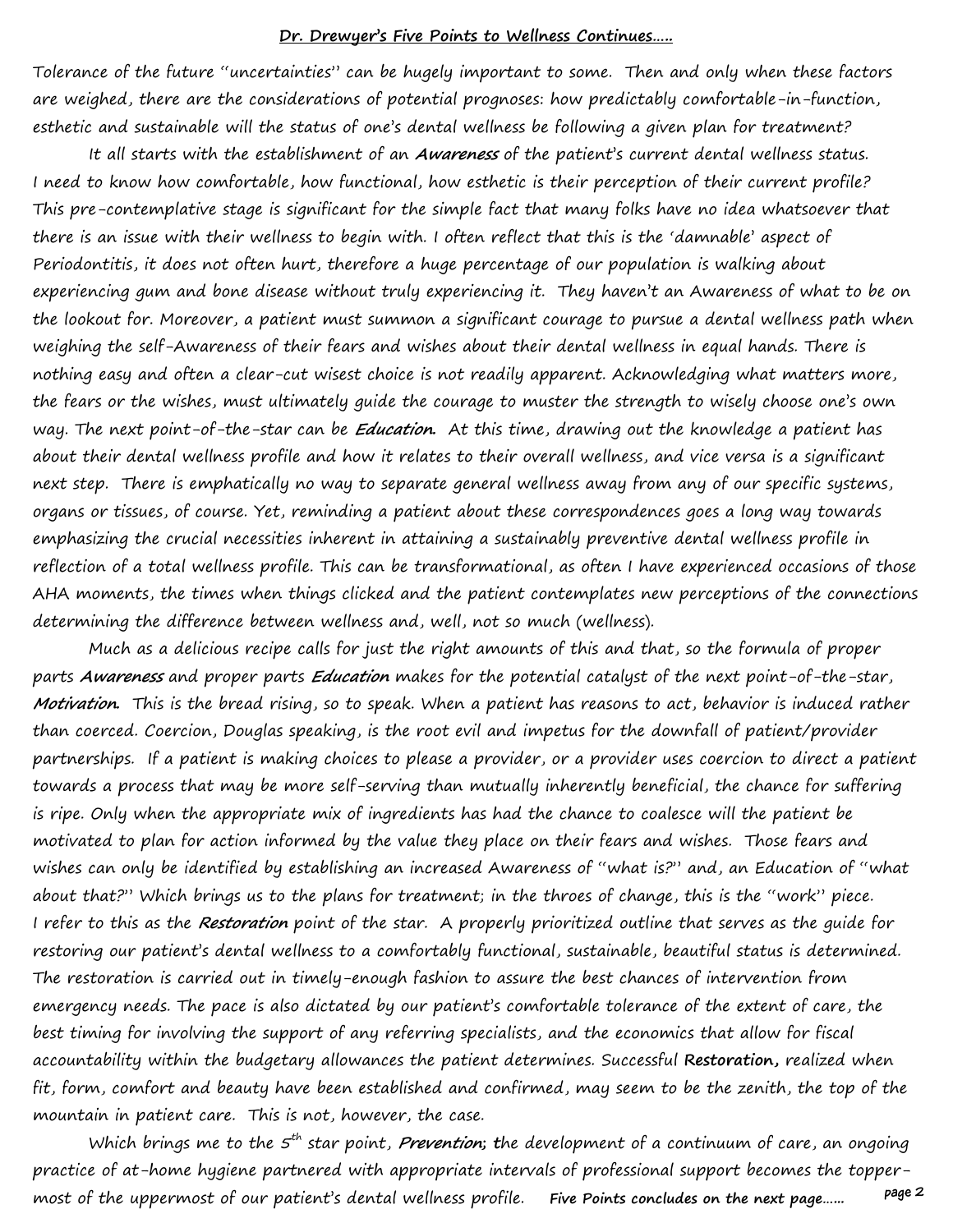#### **Five Points to Wellness concludes...**

I will always be heard extolling the necessity of a person-specific determination of appropriate continuing care, preventive visit intervals. The absurdity of a construct that could possibly apply to everyone, "see your dentist twice a year", has the chance for abuse on both ends. First, we are establishing an ever increasing population of patients who have learned the skills necessary to sustain a preventive dental wellness profile, plaque and inflammation free, for considerably longer than 6 months. Once established, seeing these patients every 6 months could be consider unethical, based on need alone. On the other hand, many patients benefit from a more frequent interval of continuing care in order to sustain a preventive profile. Those folks are often confused when their contract with an insurer only allows benefits every 6 months and a day, while we advise a shorter interim. It is good to remember the complex relation between diet, hygiene, immune system and genetically determined response to gum disease that conspire to establish each patient's unique profile. Only when these factors have been assayed may an appropriate advisory be established for their continuing care interval.

 My Dad used to say we are a business that is constantly attempting to put ourselves out of business through following the **5 Star Points.** We go to work every day with the goal of supporting folks along a path towards a time when they will need us less once a preventive profile has been established. What kind of business model is that? A particularly sound one, in fact, as long as the patients who attain that status under our guidance refer their family and friends and co-workers to the practice that guided them to wellness and the skills to stay in that zone. What a wonderful gift that is, sharing with another, "here's where I went to get dentally well, and now I don't need to go as often because the support of Drewyer Dentistry has guided me to achieve my wellness goals."

 And so, if when reading this article, you find yourself somewhere hung up on a particular point of the star, I suggest you determine first what your wishes are for attainable dental wellness in terms of your comfort, function and beauty. Next, it may help to write down your fears or concerns or roadblocks. From those considerations, decide what motivates you more, your wishes or your fears. We can support your progress very powerfully and tremendously bolster your courage and determination once we have mutually established your motivators. The future can be less uncertain and the end much less intimidating when summoning the courage to continue along the path to **Prevention.**

#### **Barb "Digs" In**

Well, we have been in our new space for 4 months and we finally have a place for everything and everything in its place. We are adapting to our new surroundings with ease!

 We enjoy all the reactions as our patients enter our new home. Some notice our new logo first, others will see the illuminated rocks along the lower border of the walls, or comment on the flooring, but almost everyone will say "I like your new digs." As that expression continued to be used, I knew I had to *Google* it for its origin. We all know that "digs" in this usage means a living area but, I found out from the website *World Wide Words* that it is short for "diggings".

 And to directly quote from *www.world wide words.org*, here is the rest of the origin story: *"That derives — as you might guess — from a place where one digs, a word that goes back to the sixteenth century. Many books argue that the original diggings linked to the accommodation sense were the gold fields of California and Australia. We do know that the Australian nickname digger comes from this area of life and so it's sometimes assumed that the word is likewise Australian, though all the early evidence is American and the term predates both these gold rushes anyway. But there is a gold fields connection."*

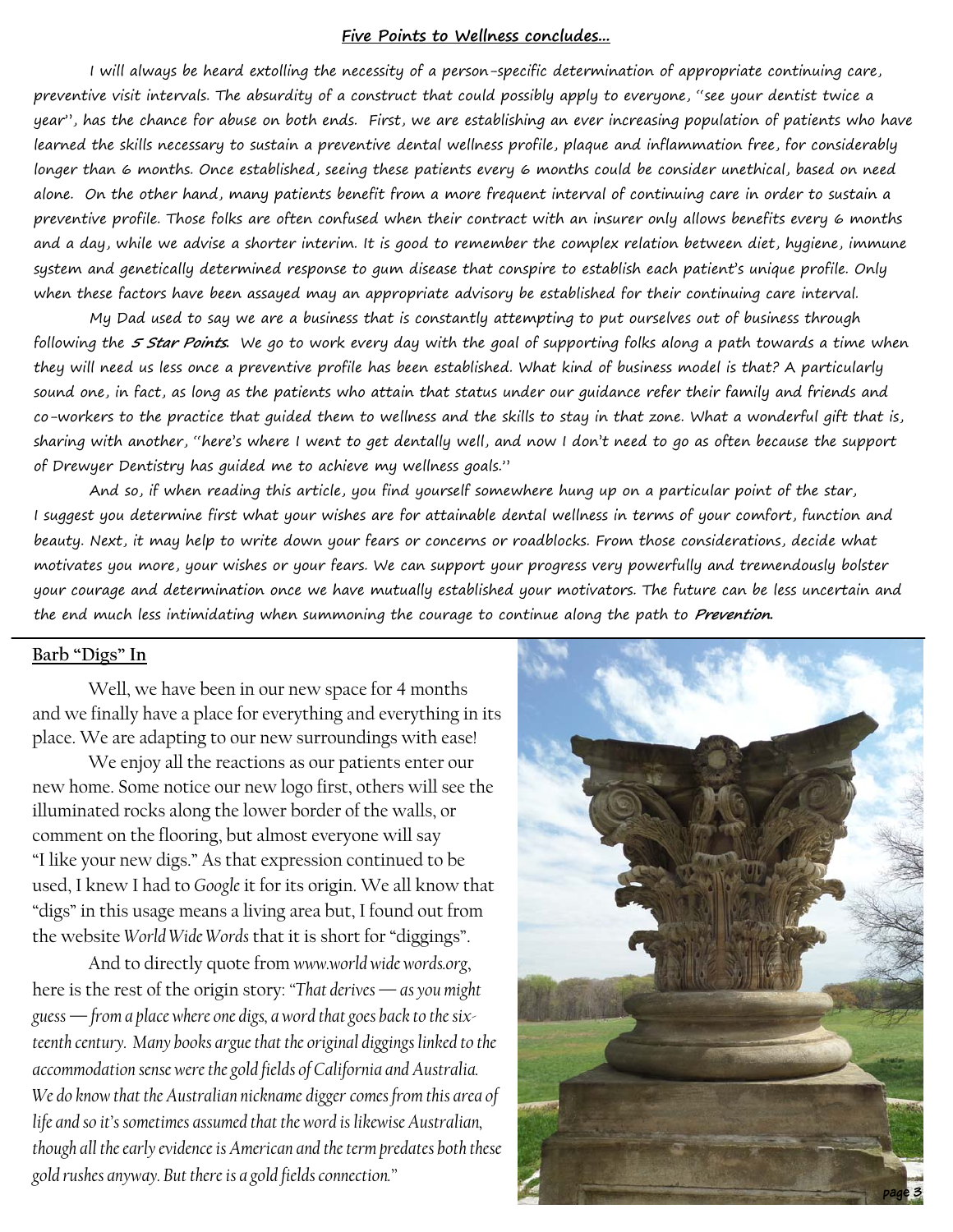This was the note Dock sent out upon my graduation from dental school in 1982.

I guess we can simply change the names, eh?

DOUGLAS G. DREWYER, D.D.S.<br>DARWIN R. DREWYER, JR., D.D.<br>11000 NEW HAMPSHIRE AVENUE BILVER SPRING, MARYLAND 209  $593-1017$ new n, to an ces am side the strent, will blen Sarwin Shewyer

#### There's a New Kid in Town

 34 years ago my dad sent that letter to announce that there was to be a new kid in town. We subsequently had 8 years of side by side, day in and day out shared time in his home office setting on New Hampshire Avenue in White Oak. Special times, indeed.

 As many of you have heard me recall and remember yourselves, growing up my brothers and sisters and I effectively went to the dentist every day, as we would check in after school to report on the day's events and get our chores list, or maybe just to see when Dock would be finished for dinner. At the dinner table, we would hear the stories of this patient and that, their work, their travels, even their struggles and celebrations. I recall thinking that my dad sure had a lot of friends he hung with every day, and that seemed pretty neat to me. The seeds of partnership were being sown in this fertile heart.

 There were several other things that certainly attracted me to follow in Dock's path. One, it seemed to me that he really enjoyed going to work each day; I attest to this day that that is an imperative. Second, he was self-employed, and that lent a pull on me as well. I liked the idea of working when I wished, and taking off when I wished. I did not learn until much later that I could certainly choose my own schedule; however, I needed to remember that if I did not go to work then I did not get paid. I recall going to People's Drug Store, or J.C. Penneys in Silver Spring and the cashier would say "Thank you, Dr. Drewyer". I thought it was so cool that they knew my dad's name. It was not until years later that it dawned on me they were simply reading his charge card! Yet, there was a certain something about Dock's place in the community that was an attraction to me as well. Such was his commitment, with the support of my mom during the sixties, that Dock has just been named to the Springbrook High School Athletic Hall of Fame, the first non-coach/player/administrator so elected, for all of their work with the boosters club over those years. He coached, he developed, he directed, he sponsored throughout my formative years in the Hillandale and White Oak athletic arenas. It seemed to me that dentistry was somehow inextricably intertwined with all of that. I got to know that home office very intimately in those years; well, the floors anyhow. To this day the fragrance of Spic 'n Span followed up by the Vinegar rinse takes me right back to that Sunday night floor scrubbing of the operatories, when I would play 'hockey' with occasional loose bubbles of mercury that skidded in a thousand directions.

 Oh yeah, I was a pretty stubborn youngster as I understand, so when I declared I was going to be a dentist in the second grade, I reckon I figured I would not back down from that stance!

 And then, voila, I discovered myself as a freshman in dental school, completely amazed, and thankfully transfixed, with the sheer volume of educational and artistic and intellectual and emotional challenges before me and for the first time in my life I realized I knew nothing about this dentistry gig and boy did I have a new-found appreciation for Dock. The rigors of dental school were faced with the peaceful mind that I knew where I was headed when I matriculated. So I put in my time and realized very early on that the work resonated very deeply with me, I was surely in the zone, and so very fortunate to discover that.

 Me stepping out and into Dock's practice was a shocker for his patients I am sure. Imagine, and some of you most certainly remember, going from a stand-up – spit and rinse and follow the bunny (the cotton ball on the belt driven drill amused many of you as children) experience to a masked/be-goggled man throwing you on your back and sticking a vacuum in your mouth! Mandatory glove wear presented soon thereafter!

 I have heard many of you recount over the years how excited Dock was for me to be coming aboard. I am so very grateful for your reception of me - the new kid, the immediate trust you gifted to me as a certain extension of the trust you built with Dock over the years. It is and shall continue to be, a patient-centered, patient-driven practice, with that established trust as the most sincere and powerful bond in our partnership. And now, I empathically know that same excitement as our son Austin has graduated from the University of Maryland School of Dentistry and will be joining our practice this summer. Austin did not grow up going to the dentist every day. Neither did he declare early on an intention to head in this direction. I firmly believe that the reflection of the partnerships between our patients and I was witnessed and experienced in such a way, in a certain perception, that Austin must think it, too, is pretty cool to be your dentist.

 He claims he was looking for a way in life that mattered. Elaine and I have cheered Doug, Jr., Danielle and Austin to stay on "the path", that road that points to the intersection of their passion with the world's needs. They all are doing that in their own specific, fantastic ways. I am simply grateful that, as Austin traversed and accomplished the transformation in life that is the dental school experience, he did so with a graceful ease and aplomb and developed keen skills that indicated to me that this work truly resonates with him as well.

 Resin bonding was brand new when I graduated dental school in 1982. The knowledge base about Periodontitis was in a new and burgeoning period of incredible discovery and therapy. Implants were still a European research project. Now Austin knows how to use video to create digital impressions and Cad-Cam to make crowns. He has already taught me about buffering anesthesia to make your numbing experience ever-more comfortable and secure. Time will tell how we share and discover together, you, our loyal patient base, Austin and I and all the folks yet to come through your referrals, who will enjoy ever-improved dental wellness into the future through the guidance of the new kid in town.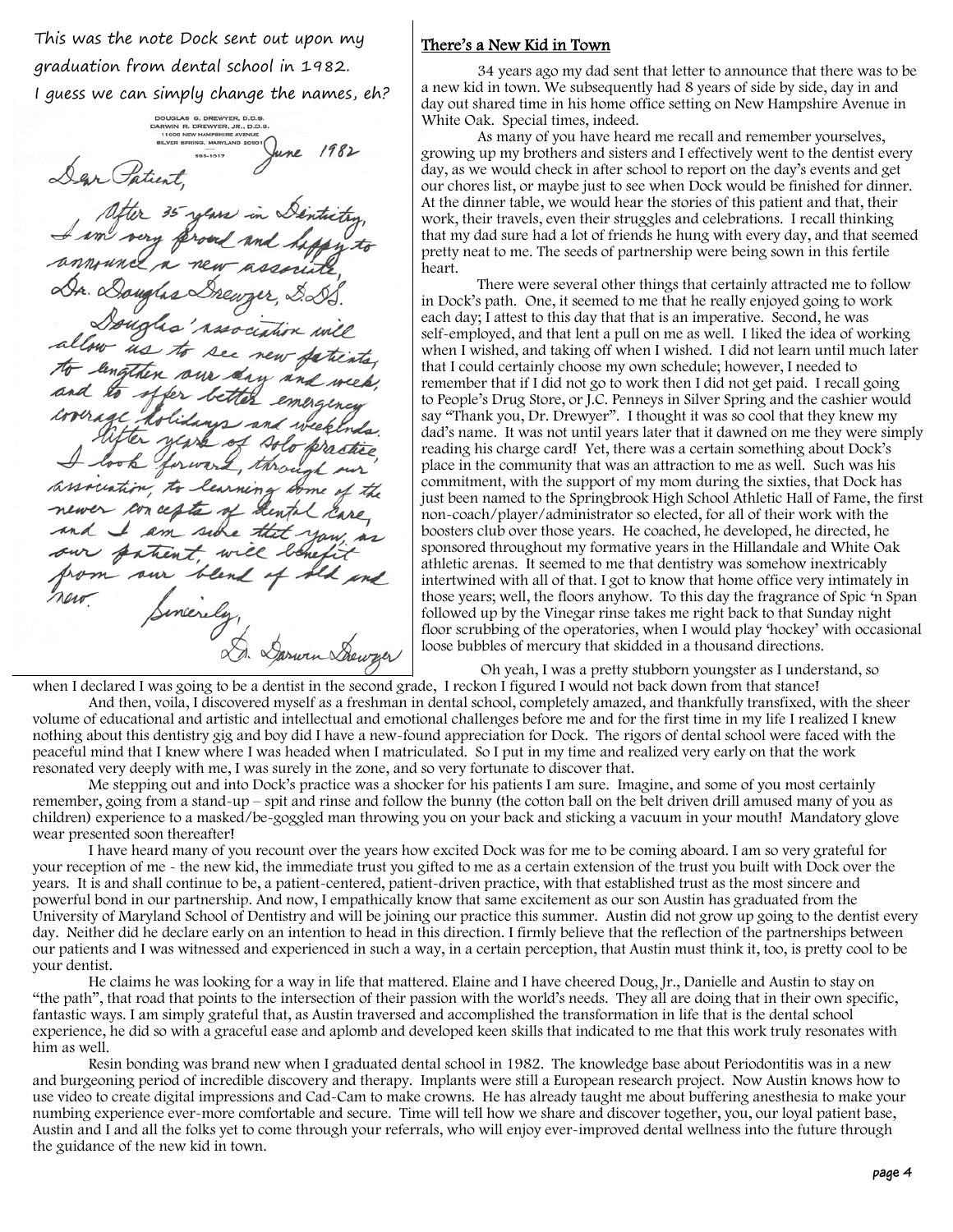## **Fresh Breath with Becca**

 Hi, I'm the "new" Dental Hygienist, I officially started in January 2016. Although I did work a few days in the last few months of 2015. I started my career in dentistry when I was 18 years old, working as a chairside assistant. Fast forward to today and I have furthered my education and knowledge in the dental hygiene world. I'm very passionate about what I do and for me it's not "just a cleaning", it is an opportunity for an educational, loving experience for all the patients I see. My certification in Reiki Healing brings an added dimension to my skills in co-creating the ideal path to your sustainable dental wellness. Your wellbeing is what I care about most! In my spare time, I love to travel and enjoy the outdoors (like fishing and hiking). I am very blessed to have found such a wonderful fit in my career and am excited to share this journey with all of Dr. Drewyer's patients.

Are you one of the millions of people that struggle to find a cure for stinky breath? You are not alone, and this common nuisance is also referred to as halitosis. Here is some helpful information for this troubling condition from the website **canada.com** (*www.bodyandhealth.canada.com/Condition/GetCondition/Halitosis*)**:** 

**The awkward irony of halitosis is that many people aren't aware that they have it.** This is because the cells in the nose that are responsible for the sense of smell actually become unresponsive to the continuous stream of bad odor. If you have bad breath, you may need to be told, or you may notice the negative reaction of other people when you're just too close!

**It's easy to self-diagnose bad breath.** You can lick your wrist, let it dry for a few seconds and smell the area, or cup your hands over your mouth and sniff your own breath. If you need a second opinion, ask a friend, family member, or your physician or dentist.

**The manufacturers of mints and mouthwashes have made an industry out of the public's desire for fresh breath.** These products promise that your breath can be made sweet-smelling and "minty fresh." However, they're only temporarily helpful at best in controlling breath odors. In fact, many often contain sugar and alcohol, which may lead to tooth decay and may aggravate certain mouth conditions.

Proper care of the mouth and teeth and regular visits to the dentist are important, and are the most effective way to control bad breath. Regular brushing, flossing, rinsing, and tongue scraping can help prevent problems.

Sometimes, halitosis may be caused by illnesses such as lung disease, impaired emptying of the stomach, liver failure, or kidney failure. In this case, treating the underlying condition can improve the halitosis as well.

### **Here are some tips for getting rid of bad breath:**

Brush your teeth 3 times a day and floss once daily.

Clean your tongue before bedtime by scraping with a plastic tongue cleaner or brushing gently.

Ask your dentist to recommend a specific cleaning system that can help clean your mouth more thoroughly than with just regular brushing.

Keep your nose and sinuses clean.

Stimulate saliva flow with acidic fruits such as oranges and lemons or sugarless citric gums and candy.

Eat more fibrous foods. Chew fibrous vegetables such as parsley and wintergreen to stimulate saliva flow.

Drink at least 8 glasses of water daily to keep your mouth moist and to help rinse away odor-forming bacteria. Decrease alcohol and coffee intake.

Ask your doctor or pharmacist whether your medications are causing problems of dry mouth that may be leading to bad breath.

# Welcome, Dr. Austin!

It is hard to believe that on May  $20<sup>th</sup>$  my 4 years at the University of Maryland Dental School will have flown by and I will get to begin my dream career. Over those 4 years, the most common question I get is, "Do you like it?" Luckily, I don't have to think twice before responding that, "I couldn't have imagined how great of a profession it is, that I have entered." Maybe it is the family legacy passed on from "Dock" and "Doc" that I get to carry on, or the people that allow me into their lives on a daily basis but I am not sure there are many people out there as excited as I am to start a new job.

 Most of you have watched me grow up on the walls of the office throughout the years and I am sure heard stories of my whereabouts and activities while tuning up your Dental Health. Currently, I am living in Southeastern Baltimore County with my fiancée Lauren. We love traveling, supporting the local sports teams and finding the best restaurants in town. I look forward to seeing everyone in our brand new office and am truly honored to be able to call myself a 3rd generation Drewyer Dentist!

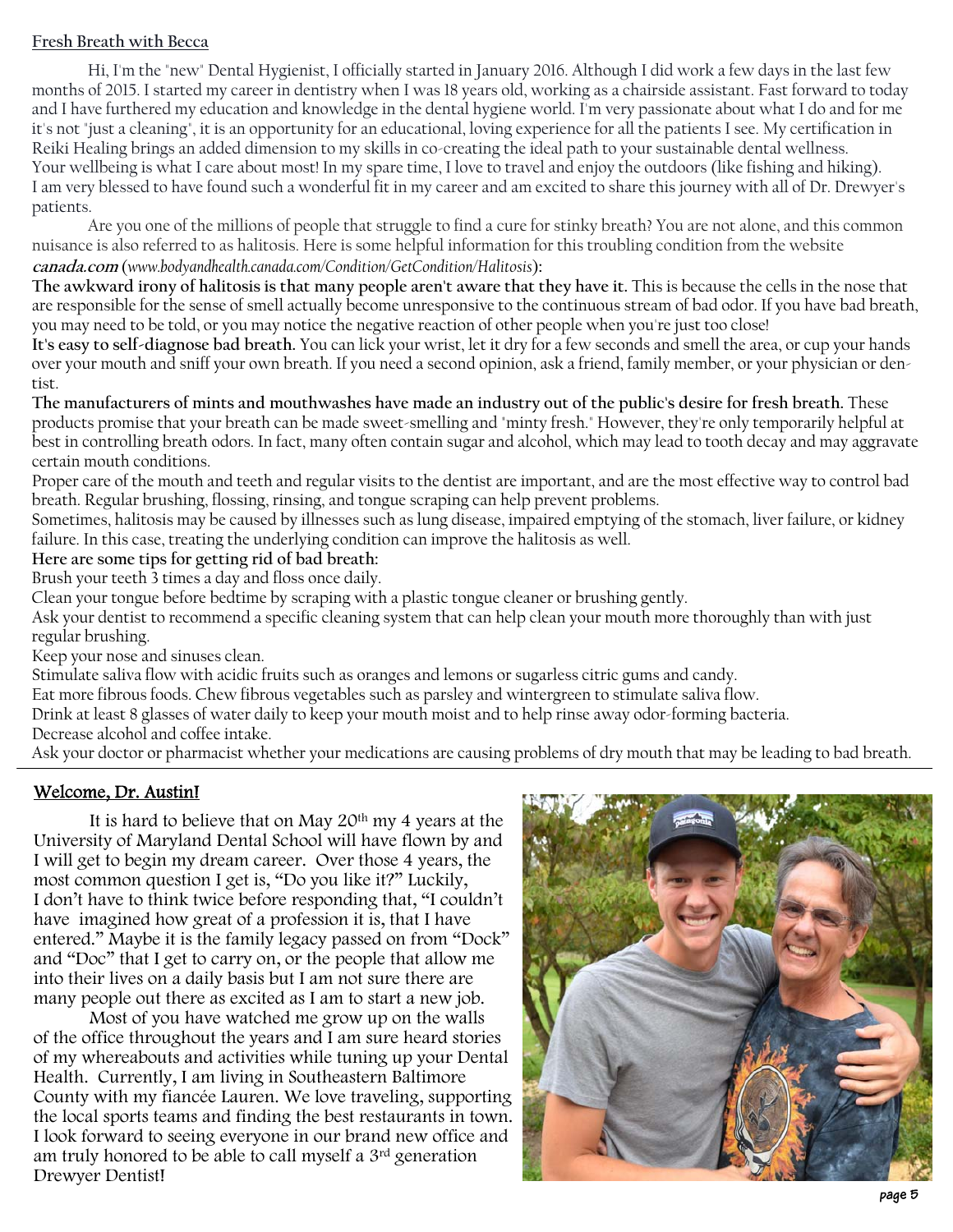# Honoring a Mentor with Dr. Douglas

MENTOR: a friend of Odysseus entrusted with the education of Odysseus' son Telemachus.

 As Father's day approaches, perhaps you, too, may think of your Dad as an epic hero. In the case of MENTOR, that would have been Dock's colleague, Herb Bricken. The world lost Dr. Bricken recently, and that counts as a huge loss to our community, indeed. Dr. Bricken recommended me to the Maryland Dental School for acceptance in 1977. This was certainly an overture to the trust and professional esteem shared by Dock and Dr. Bricken, colleagues and friends. Important to note, however, that it had great significance to me, the novitiate, as I immediately knew of a standard to which to aspire. What I learned following graduation was similarly significant.

 As mentee, I learned from Dr. Bricken the joy of being a life-long learner. We shared many continuing education courses together, and many of those were in disciplines not-of-his specialty, Periodontics. Dr. Bricken was always seeking to know about all of his beloved dentistry, he did not know what blinders were. Even after he had long since slowed down his practice, even following retirement, there he would be, drinking from the well.

 To know Dr. Bricken was to know an authentic personality. His gregarious style and jovial countenance were indistinguishable from professional to private life. So many of our patients remember his wit, humor and amazing storytelling abilities. His work in local community theater was at once inspired and hilarious. Talk about a fountain of energy!

 I was always impressed by his comfort in his own skin, his genuine embrace of the passion of knowing he was doing the right thing, the service to his patients and support of his referring colleagues in the process. My dad always said, "you can't hide *caring*." So often I was on the listening end of Dr. Bricken's phone calls, really long phone calls, getting an earful of just exactly how the patient needed to be supported and the different directions the case could go without vigilant treatment. Nope, you can't hide caring!

Throughout a career that morphed from an, in retrospect, virtually benign sense of the treatment of gum disease to an avalanche of research fueled-myth-dispelling knowledge and transformation of techniques and technologies that allow us the opportunity to manage the disease and support our patient's sustainably preventive dental wellness on today's terms, Dr. Herbert Bricken pioneered, persevered, and carried our community on his back effortlessly. And mentored me, leaving the gift of compassionate care in his wake. I am ever so grateful for those gifts.